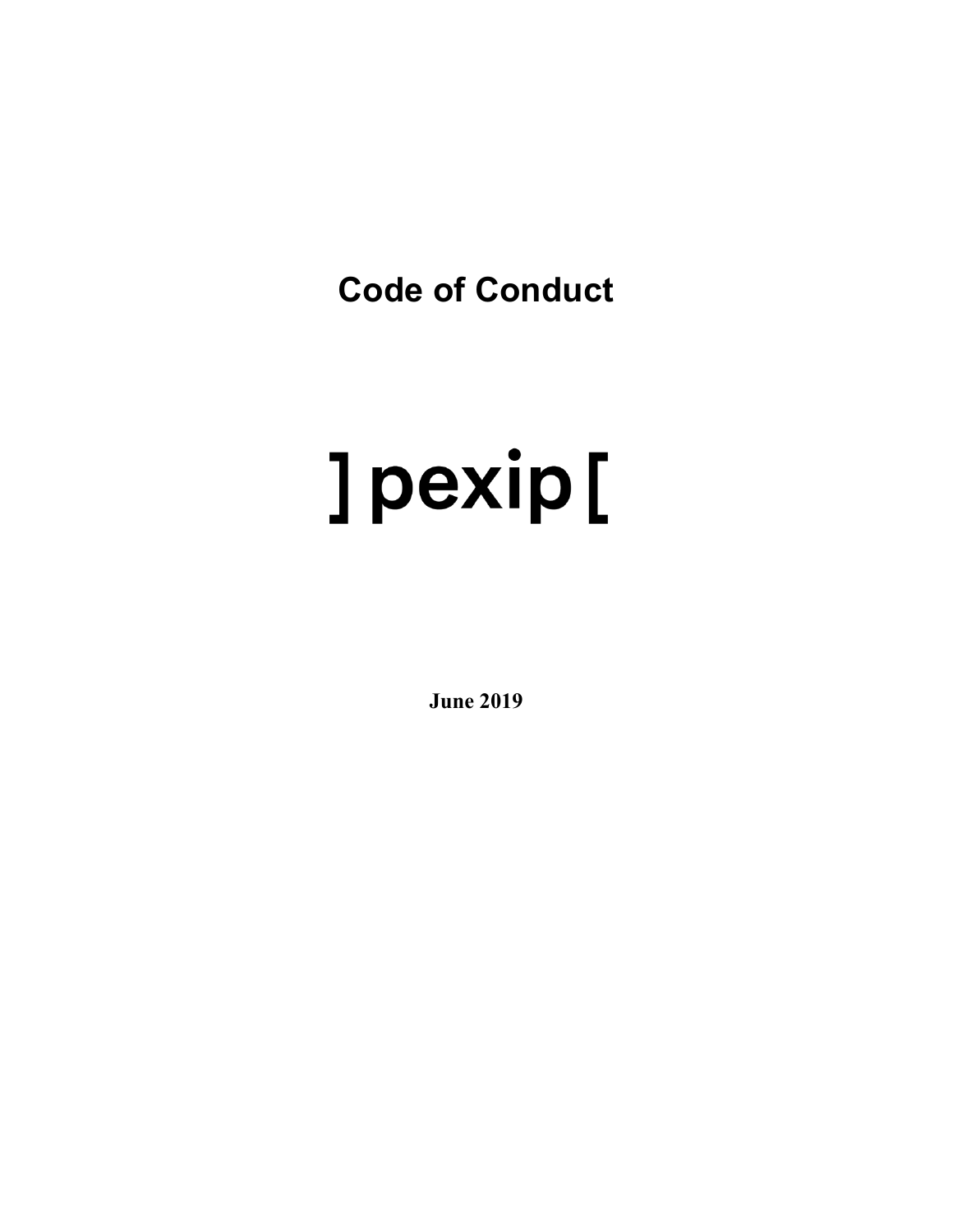# **1 Pexip's corporate responsibility objectives**

As a technology provider, Pexip plays an important role in society by providing unified communications for everyone. By utilizing industry standard IT tools, and looking at solving challenges through IT, everyone have access to video, audio and data collaboration. Pexip is committed to continuous business development, while considering the needs of its environments and stakeholders. Deployed on-premise, in a private or public cloud, or even rented from one of our service provider partners, Pexip's Virtual Machine software enables organizations to deploy as much and as widely as needed, in minutes rather than days or weeks. Pexip are a responsible business partner that provides high-quality service to customers, and is a good employer and a reliable and innovative partner.

Pexip's corporate responsibility efforts are that everyone in an organization should have their own Virtual Meeting Room, just like they have an email address and a telephone number**.** It will help reduce its greenhouse gas emissions, while the company's network infrastructure keeps expanding. Ethics in the supply chain are a continuous development target for the company. For this reason, Pexip encourage its suppliers and subcontractors to observe social, economic and environmental responsibility considerations in their operations.

# **2 Scope**

This policy applies to all employees in Pexip regardless of employment agreement or rank. All employees in Pexip undertakes to comply with the requirements specified in this policy, the internationally recognized human rights as set out in the United Nations Universal Declaration of Human Rights, the basic international labor rights as set out in the basic conventions of the International Labor Organization (ILO), and all laws and official regulations in all countries where Pexip operates. Pexip agrees to apply the same requirements to its employees, suppliers and subcontractors and to control in a reasonable manner that the requirements are fulfilled.

# 3 **Code of conduct**

## **3.1 Compliance with law**

All employees must protect our company's legality. They should comply with all environmental, safety and fair dealing laws. We expect employees to be ethical and responsible when dealing with our company's finances, products, partnerships and public image.

## **3.2 Respect in the workplace**

All employees should respect their colleagues. We won't allow any kind of discriminatory behavior, [harassment](https://resources.workable.com/workplace-harassment-company-policy) or victimization. Employees should have [equal opportunity](https://resources.workable.com/equal-opportunity-company-policy) in all aspects of their work, from recruitment and performance evaluation to interpersonal relations.

## **3.3 Protection of Company Property**

All employees should treat our company's property, whether material or intangible, with respect and care.

Employees:

• Shouldn't misuse company equipment or use it frivolously.